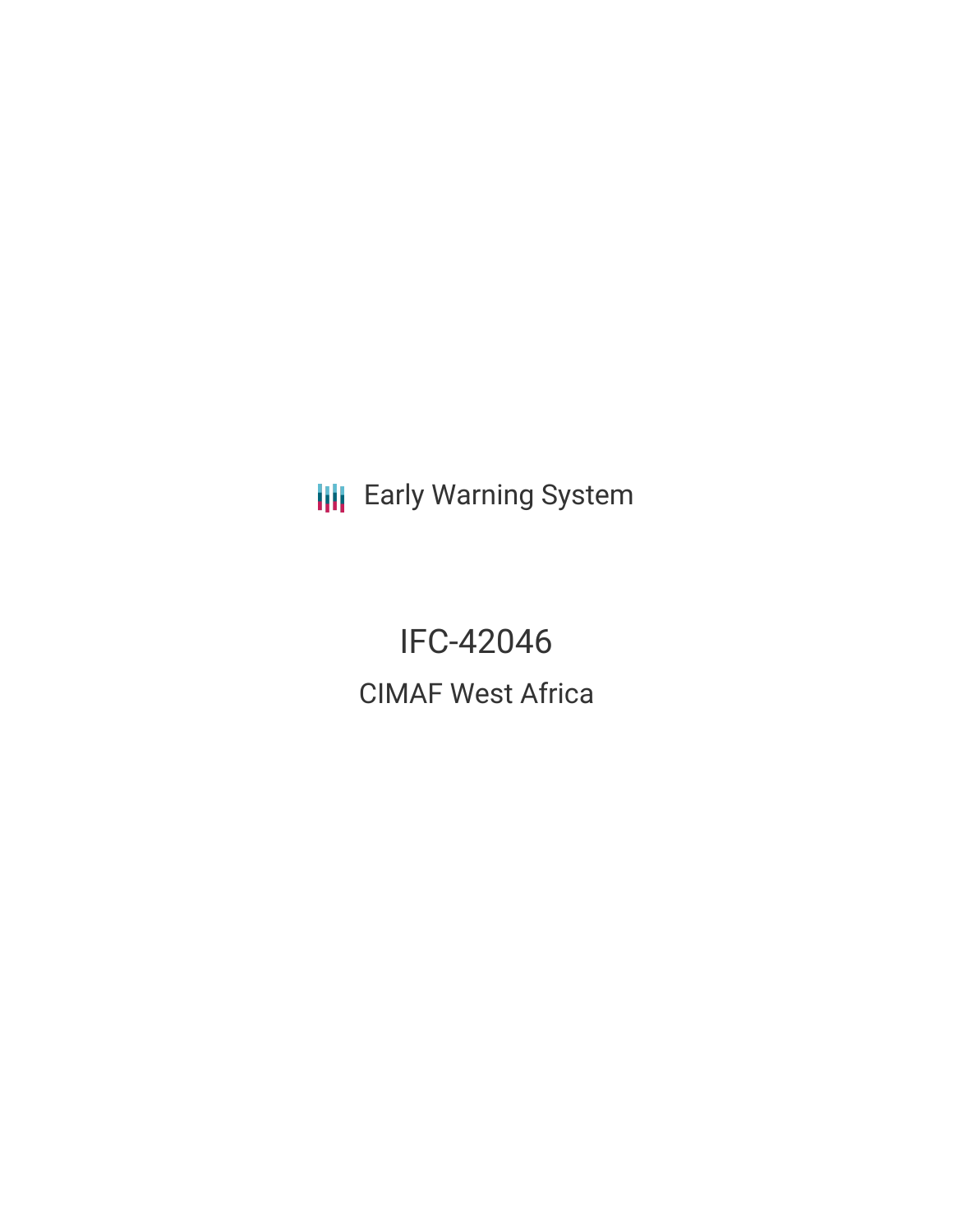## **Quick Facts**

| International Finance Corporation (IFC)<br><b>Financial Institutions</b> |  |
|--------------------------------------------------------------------------|--|
| <b>Status</b><br>Active                                                  |  |
| <b>Bank Risk Rating</b><br>A                                             |  |
| CIMENTS DE L'AFRIQUE SENEGAL S.A<br><b>Borrower</b>                      |  |
| Construction, Infrastructure<br><b>Sectors</b>                           |  |
| <b>Investment Type(s)</b><br>Loan                                        |  |
| <b>Loan Amount (USD)</b><br>\$201.18 million                             |  |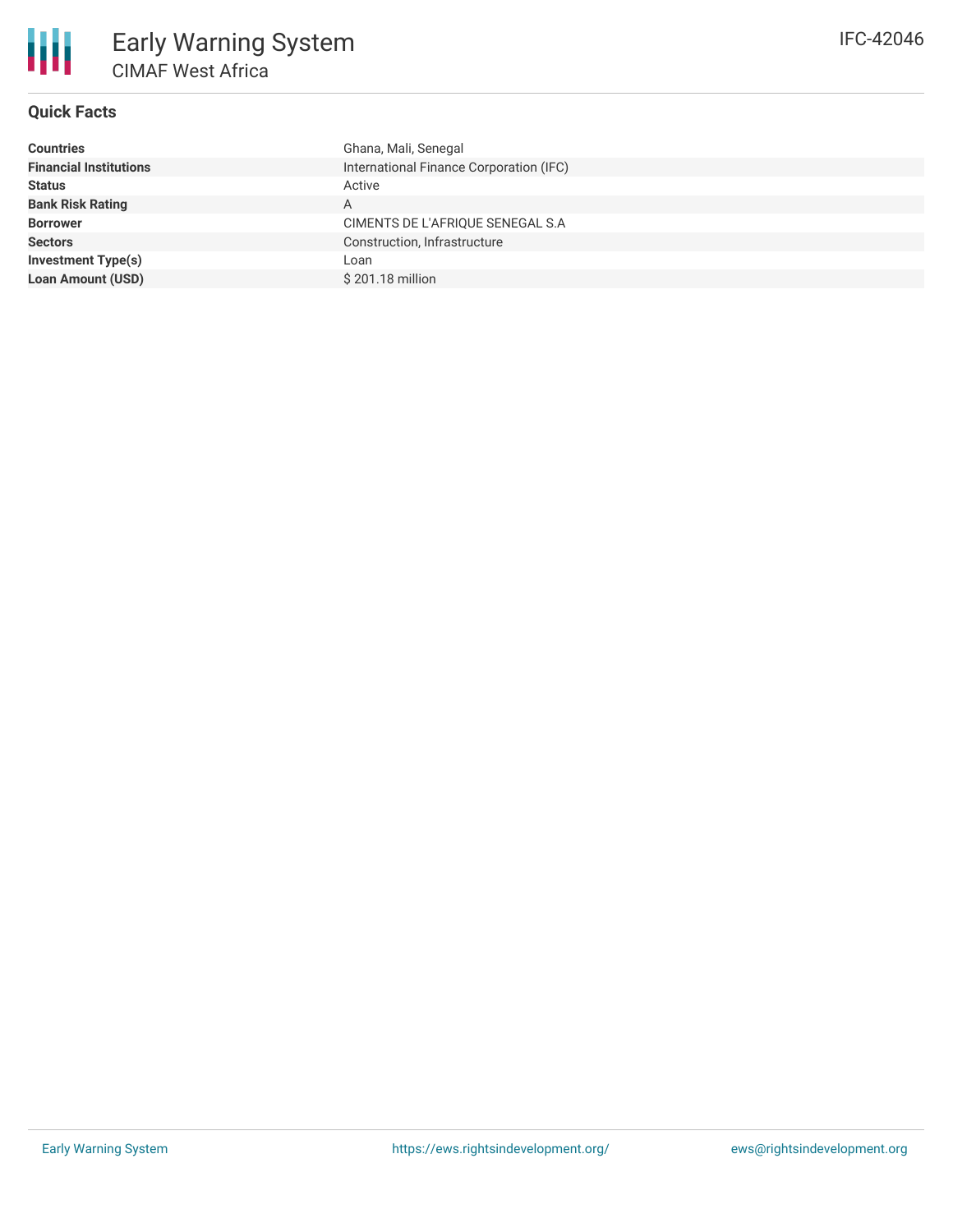

# **Project Description**

According to the bank website, the proceeds of the funds will be to support the following activities: Senegal: Construction of a greenfield integrated cement plant of CIMAF other regional grinding plants. Additional associated infrastructure including rehabilitation of an existing 2 km access road, installation of 6 power substations and an optional transmission line, in Pout, about 50 km from Dakar, the capital city of Senegal. The integrated cement plant is located on 520-ha site which contains limestone reserves. Transfer of limestone from the quarry will be via trucks along an internal 1 km road to the limestone crusher located within the confines of the plant;Mali: Addition of cement grinding capacity to the existing grinding plant located in Dio Gare, 35 km from Bamako, the capital city Mali; the plant has been operational since 2016; Ghana: Addition of cement grinding capacity to an existing grinding plant located in Tema, a major port area, 30 km outside Accra, the capital city Ghana; this plant has been operational since 2017. The CIMAF Senegal project area already has two existing cement plants within a 5 km radius, a phosphate quarry about 1.5 km from the site, some nine separate villages are located between 1 km and 5 km from the proposed plant location to the north and west of the site. A national road traverses the southern part of the site, about 2 km away. Construction of the cement plant in Senegal and the expansion of the grinding plants in Mali and Ghana is expected to commence within the next 24 months.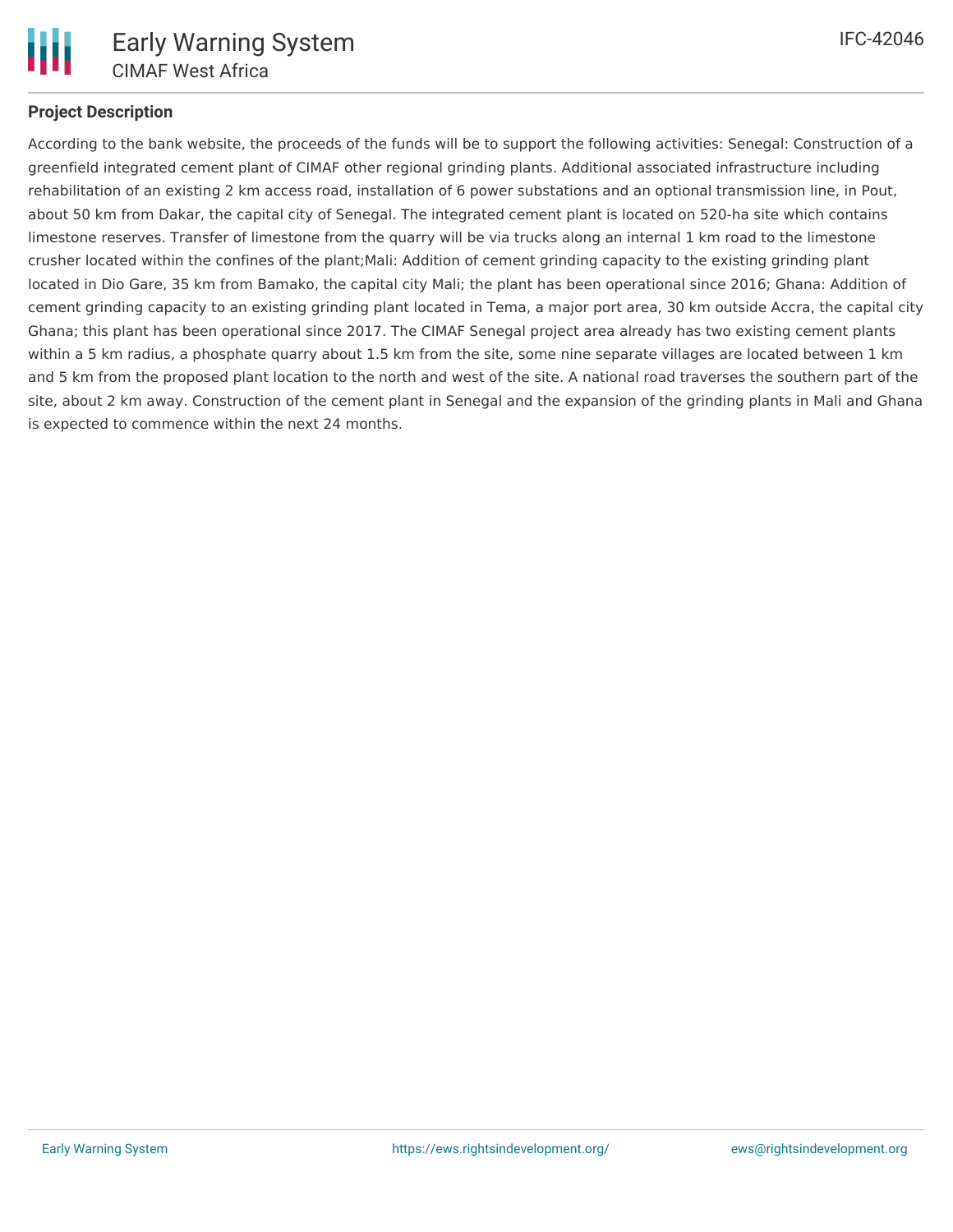### **Investment Description**

• International Finance Corporation (IFC)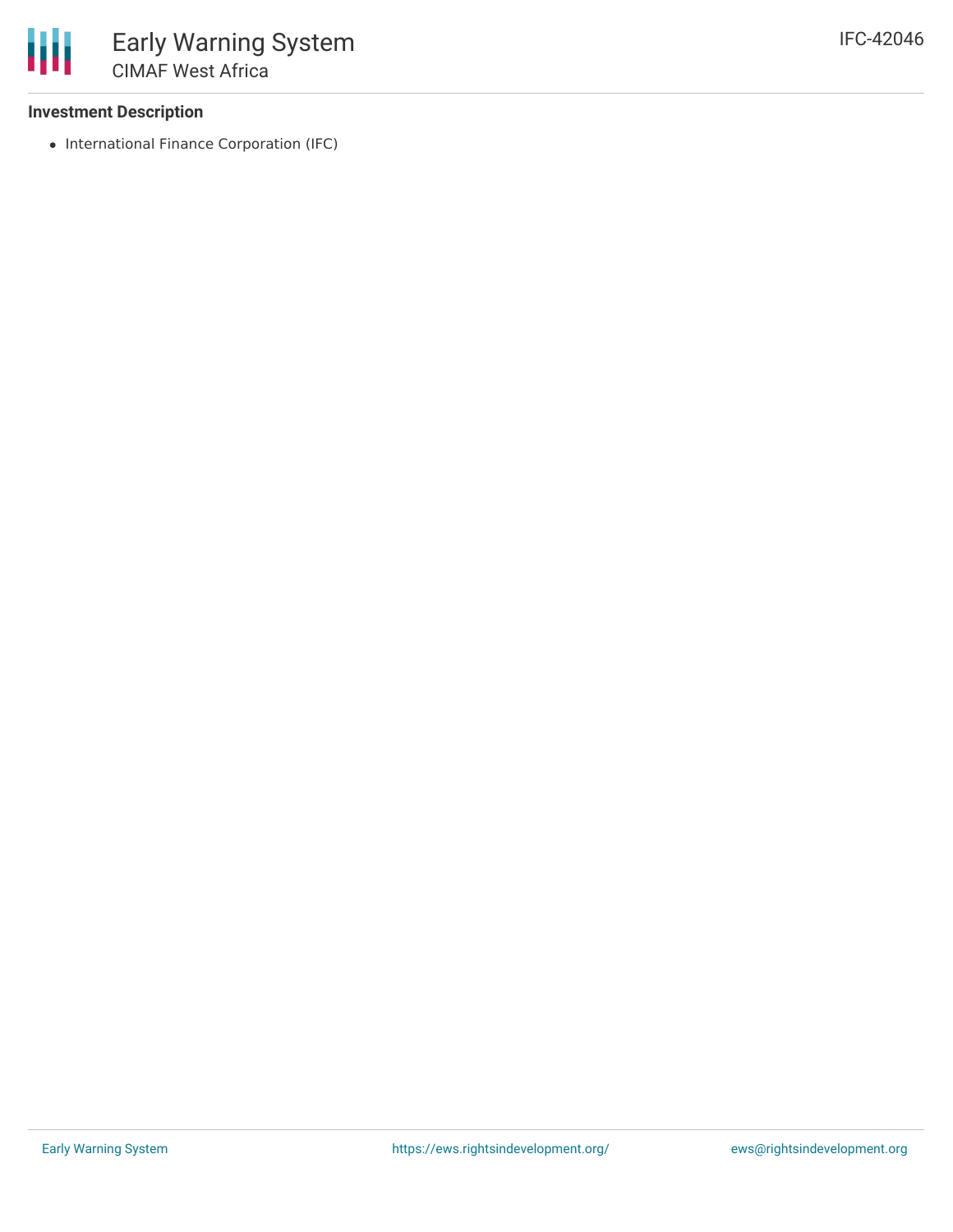

## **Private Actors Description**

The Omnium des Industries et de la Promotion (OIP) Group ("the Sponsor" or the "Group") is one of Africa's leading cement companies. The Group is composed of three main divisions, Ciments de l'Atlas (CIMAT) - the Group's oldest subsidiary which operates the Group's cement operations in Morocco; Ciments de l'Afrique ("CIMAF" or the "company") which includes all the Group's operating companies (OPCOs) in Africa (other than Morocco) of which there are a total of 17. Included therein are 13 operating grinding plants in 11 countries within West & Central Africa and France.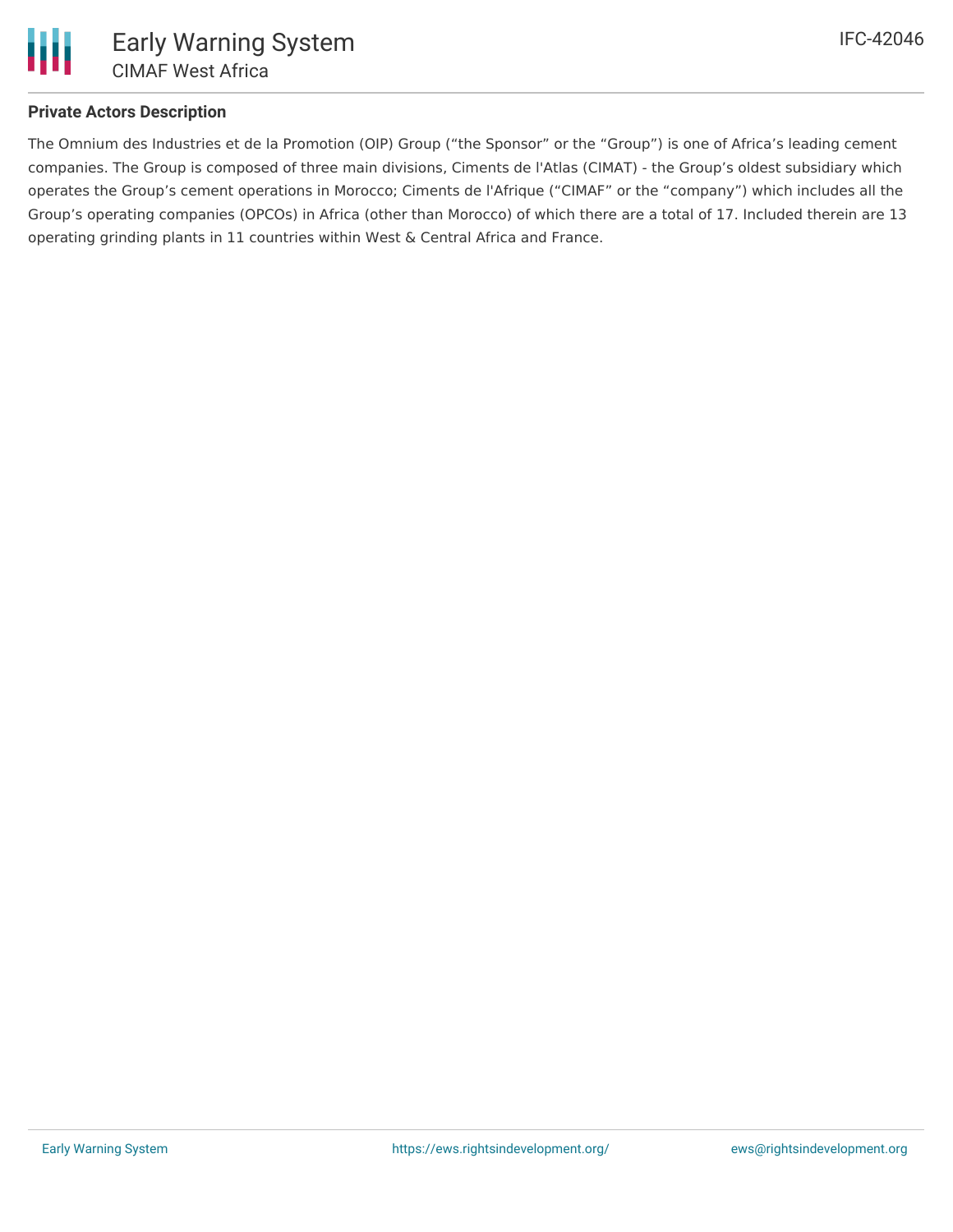# **Contact Information**

Project contacts are not available at the time of disclosure.

#### ACCESS TO INFORMATION

You can submit a request for information disclosure at: https://disclosures.ifc.org/#/inquiries

If you believe that your request for information from IFC has been unreasonably denied, or that this Policy has been interpreted incorrectly, you can submit a complaint at the link above to IFC's Access to Information Policy Advisor, who reports directly to IFC's Executive Vice President.

#### ACCOUNTABILITY MECHANISM OF IFC/MIGA

The Compliance Advisor Ombudsman (CAO) is the independent complaint mechanism and fact-finding body for people who believe they are likely to be, or have been, adversely affected by an IFC or MIGA- financed project. If you submit a complaint to the CAO, they may assist you in resolving a dispute with the company and/or investigate to assess whether the IFC is following its own policies and procedures for preventing harm to people or the environment. If you want to submit a complaint electronically, you can email the CAO at CAO@worldbankgroup.org You can learn more about the CAO and how to file a complaint at http://www.cao-ombudsman.org